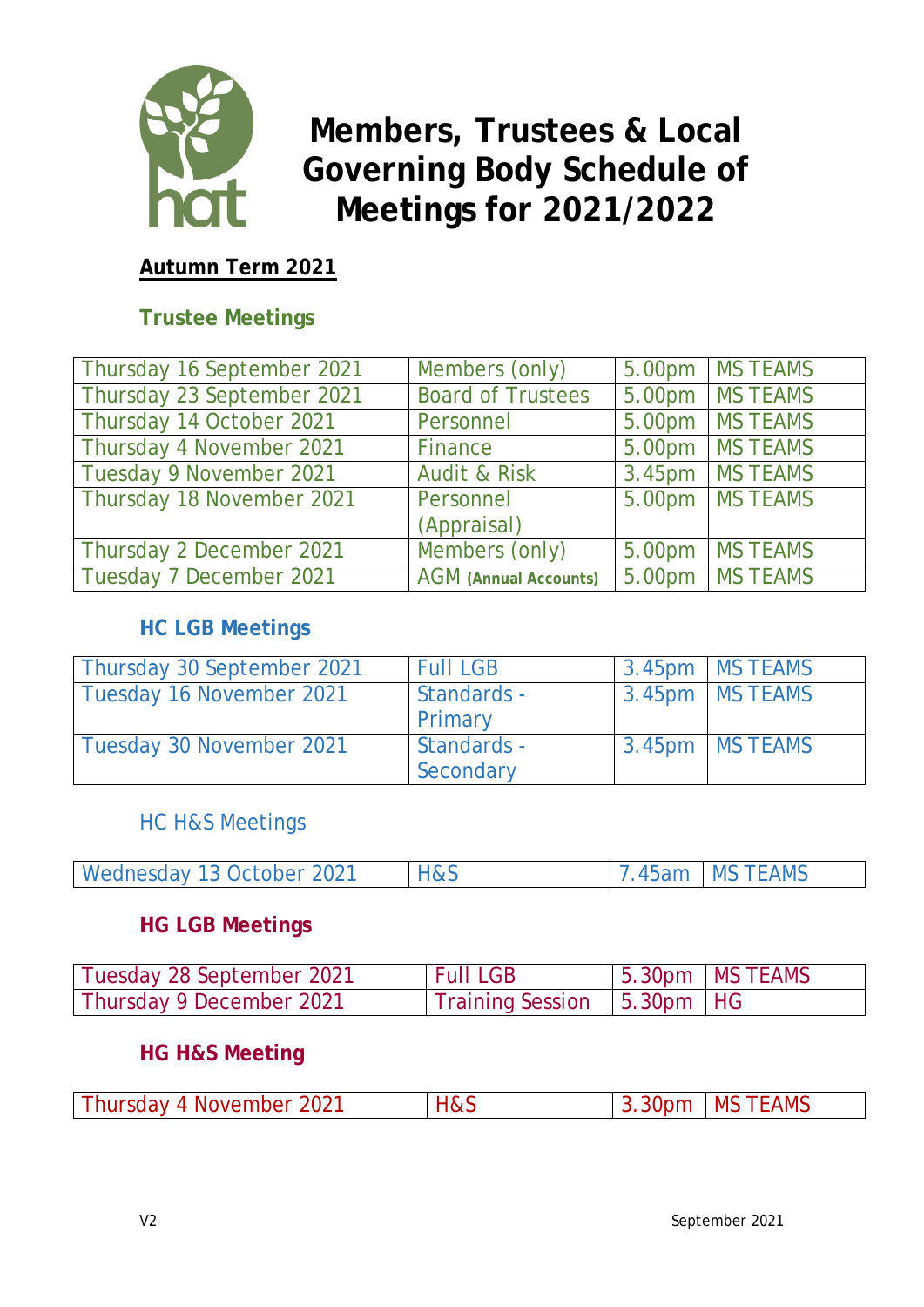#### HL LGB Meetings

| Tuesday 28 September 2021 | <b>Full LGB</b>                      | 4.30pm   MS TEAMS |
|---------------------------|--------------------------------------|-------------------|
| Tuesday 14 December 2021  | Standards/Training 3.45pm   MS TEAMS |                   |

#### **HL H&S Meeting**

 $\overline{\phantom{a}}$ 

| Tuesday 5 October 2021 | <b>H&amp;S</b> | $\vert$ 3.45pm $\vert$ MS TEAMS |
|------------------------|----------------|---------------------------------|
|                        |                |                                 |

#### DIS LGB Meetings

| Tuesday 21 September 2021 | <b>Full LGB</b>  | $6.00pm$ MS TEAMS |
|---------------------------|------------------|-------------------|
| Monday 6 December 2021    | <b>Standards</b> | 5.00pm   MS TEAMS |

# DIS H&S Meetings

|--|--|

#### **Spring Term 2022**

#### **Trustee Meetings**

| Thursday 13 January 2022  | <b>Board of Trustees</b><br>+ Members to<br>attend | 5.00pm HL   |                   |
|---------------------------|----------------------------------------------------|-------------|-------------------|
| Thursday 24 February 2022 | Finance                                            |             | 5.00pm   MS TEAMS |
| Thursday 3 March 2022     | Personnel                                          |             | 5.00pm   MS TEAMS |
| Thursday 17 March 2022    | Members (only)                                     |             | 5.00pm   MS TEAMS |
| Thursday 31 March 2022    | <b>Board of Trustees</b>                           | $5.00pm$ HC |                   |

#### **HC LGB Meetings**

| Thursday 20 January 2022  | <b>LGB Training</b> | $3.45pm$ HC |                 |
|---------------------------|---------------------|-------------|-----------------|
| Thursday 10 February 2022 | Standards -         |             | 3.45pm MS TEAMS |
|                           | Secondary           |             |                 |
| Tuesday 15 March 2022     | Standards -         |             | 3.45pm MS TEAMS |
|                           | Primary             |             |                 |
| Thursday 24 March 2022    | <b>Full LGB</b>     | $3.45pm$ HC |                 |

#### HC H&S Meetings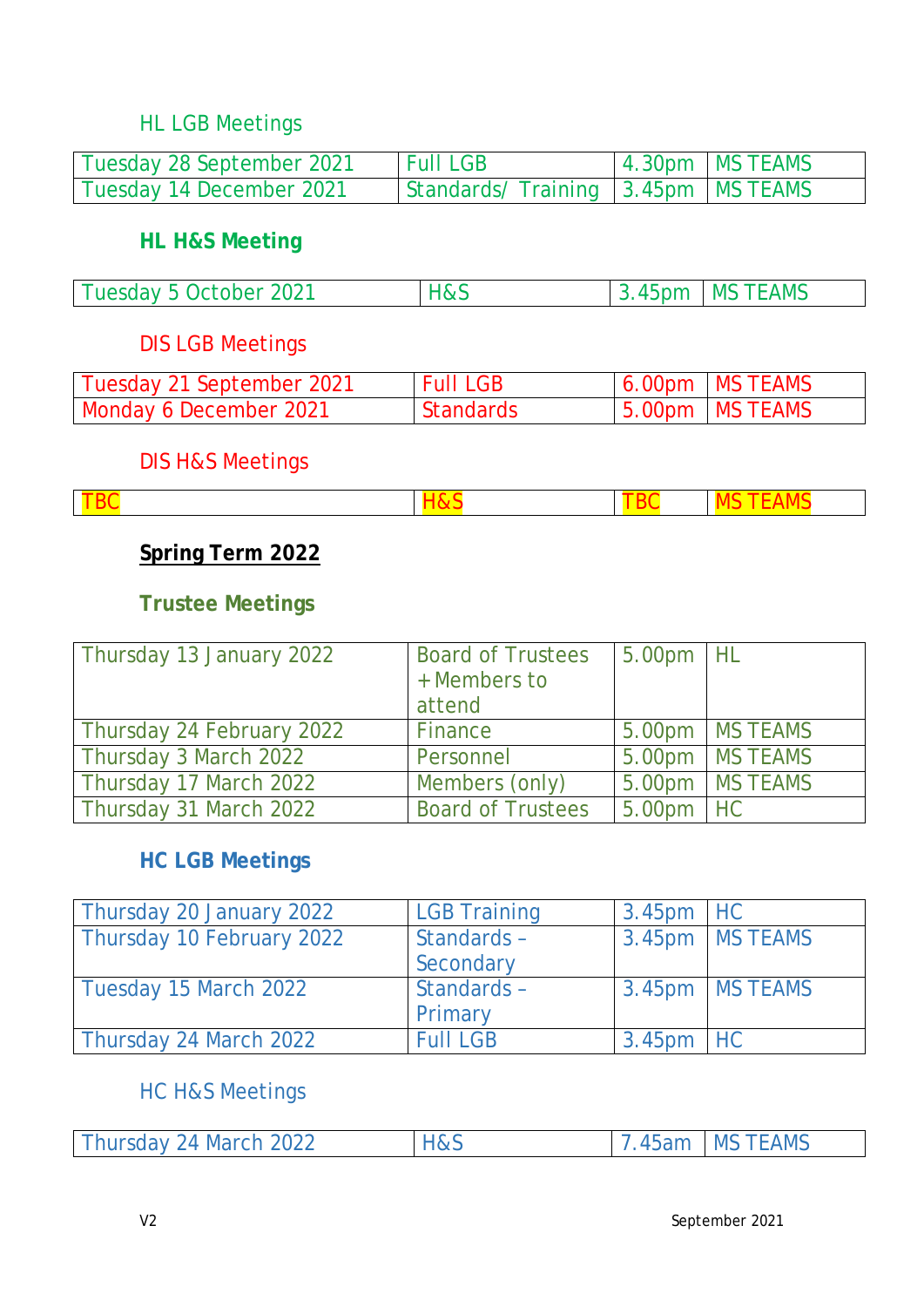#### HG LGB Meetings

| Thursday 10 February 2022 | <b>Standards</b> |             | $15.30pm$   MS TEAMS |
|---------------------------|------------------|-------------|----------------------|
| Thursday 24 March 2022    | <b>Full LGB</b>  | $5.30pm$ HG |                      |

#### **HG H&S Meeting**

| Thursday 3 March 2022 | H&S | 3.30 <sub>pm</sub> | <b>IMS TEAMS</b> |
|-----------------------|-----|--------------------|------------------|
|-----------------------|-----|--------------------|------------------|

#### HL LGB Meetings

| Tuesday 25 January 2022 | <b>Full LGB</b>                      | $4.30pm$ HL |  |
|-------------------------|--------------------------------------|-------------|--|
| Tuesday 29 March 2022   | Standards/Training 3.45pm   MS TEAMS |             |  |

#### **HL H&S Meeting**

| Tuesday 22 February 2022 | H&S | $\vert$ 3.45pm $\vert$ MS TEAMS |
|--------------------------|-----|---------------------------------|
|                          |     |                                 |

# DIS LGB Meetings

| Thursday 10 February 2022 | <b>Full LGB</b> |               | $6.00pm$ MS TEAMS |
|---------------------------|-----------------|---------------|-------------------|
| Monday 14 March 2022      | Standards       | $15.00pm$ DIS |                   |

# DIS H&S Meetings

# **Summer Term 2022**

# **Trustee Meetings**

| Thursday 5 May 2022   | Finance                  |               | 5.00pm   MS TEAMS |
|-----------------------|--------------------------|---------------|-------------------|
| Thursday 12 May 2022  | <b>Board of Trustees</b> |               | 5.00pm   MS TEAMS |
| Thursday 16 June 2022 | Personnel                |               | 5.00pm   MS TEAMS |
| Thursday 23 June 2022 | Members (only)           |               | 5.00pm   MS TEAMS |
| Thursday 7 July 2022  | Finance                  |               | 5.00pm MS TEAMS   |
| Thursday 14 July 2022 | <b>Board of Trustees</b> | $5.00pm$ HCPP |                   |